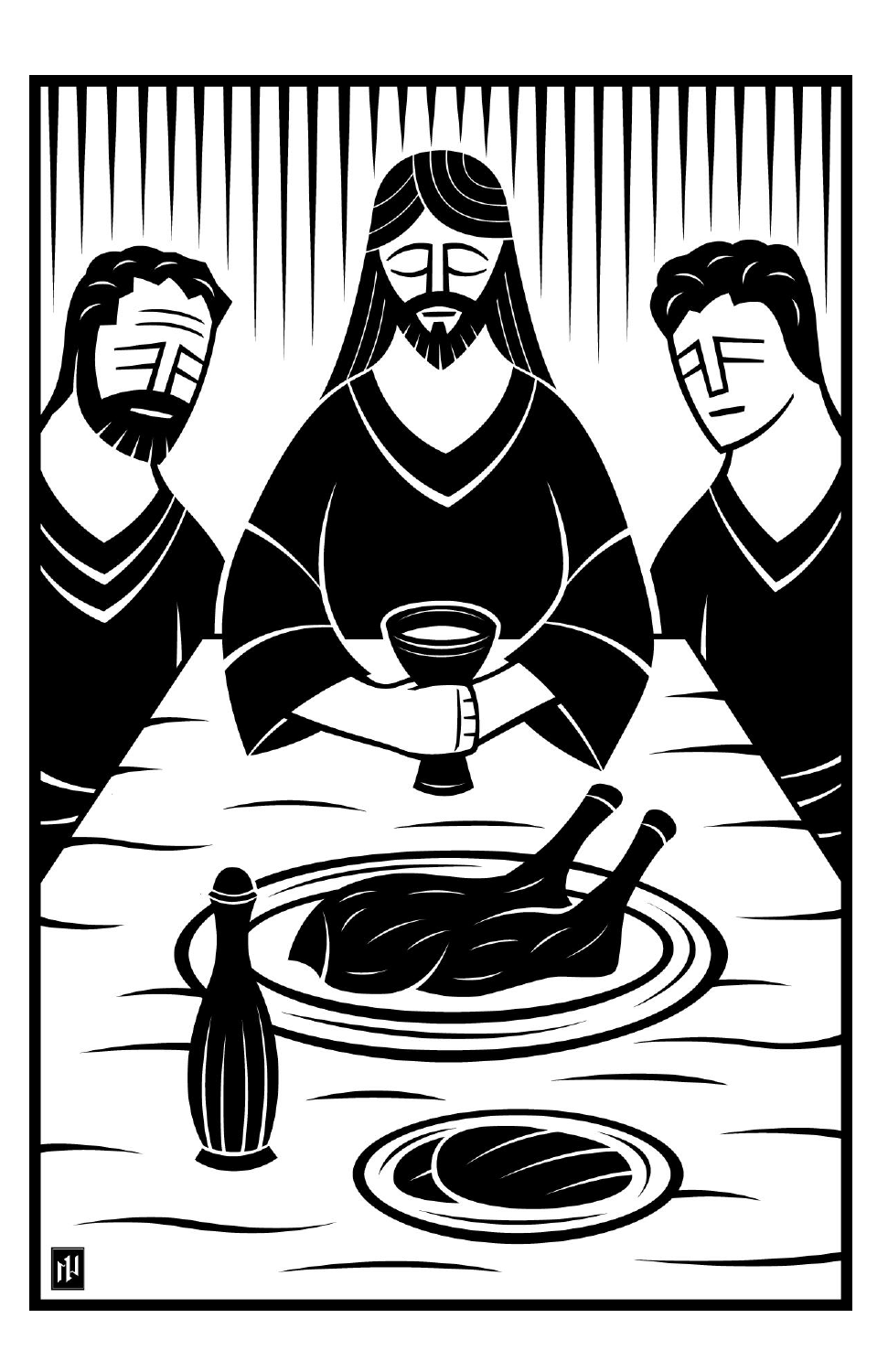# WELCOME TO WORSHIP AT CHRIST THE VINE

## April 9<sup>th</sup>, 2020 **Maundy Thursday**

# Online Worship

All across the globe, Christian churches are adapting to the ongoing pandemic. Millions of Christians today are doing what you are doing right now: worshipping God in their living rooms with their families, worshipping at their kitchen tables by themselves or with a spouse, or perhaps enjoying a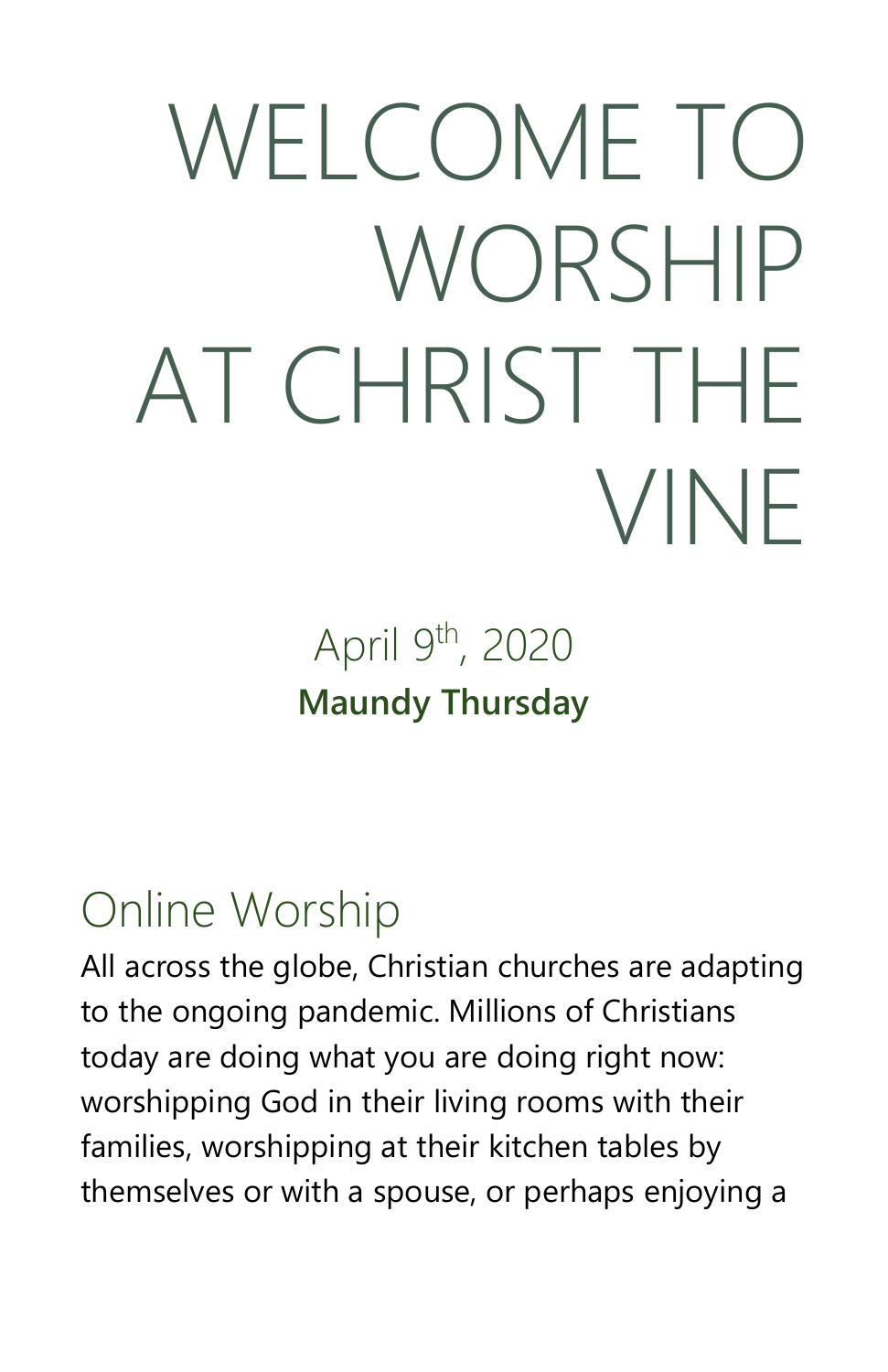fresh cup of coffee on their favorite chair as the livestream is played on their TV or computer.

But the important thing is that we continue to *worship*.

I urge you, therefore, to remember this as we gather together digitally. This is a worship service. Approach God with equal amounts of reverence and familiarity. He is the God of the Universe and also our heavenly Father. He has earned our praise 10x over. And we shall not stop giving it.

The entire service is printed in this document.

Hymns are also printed in here. My hope is that you can have this document in front of you while you tune into our worship services digitally. Links can be found on Christthevine com



May God bless you as you gather around God's Word today and worship in spirit with the members of Christ the Vine Lutheran Church.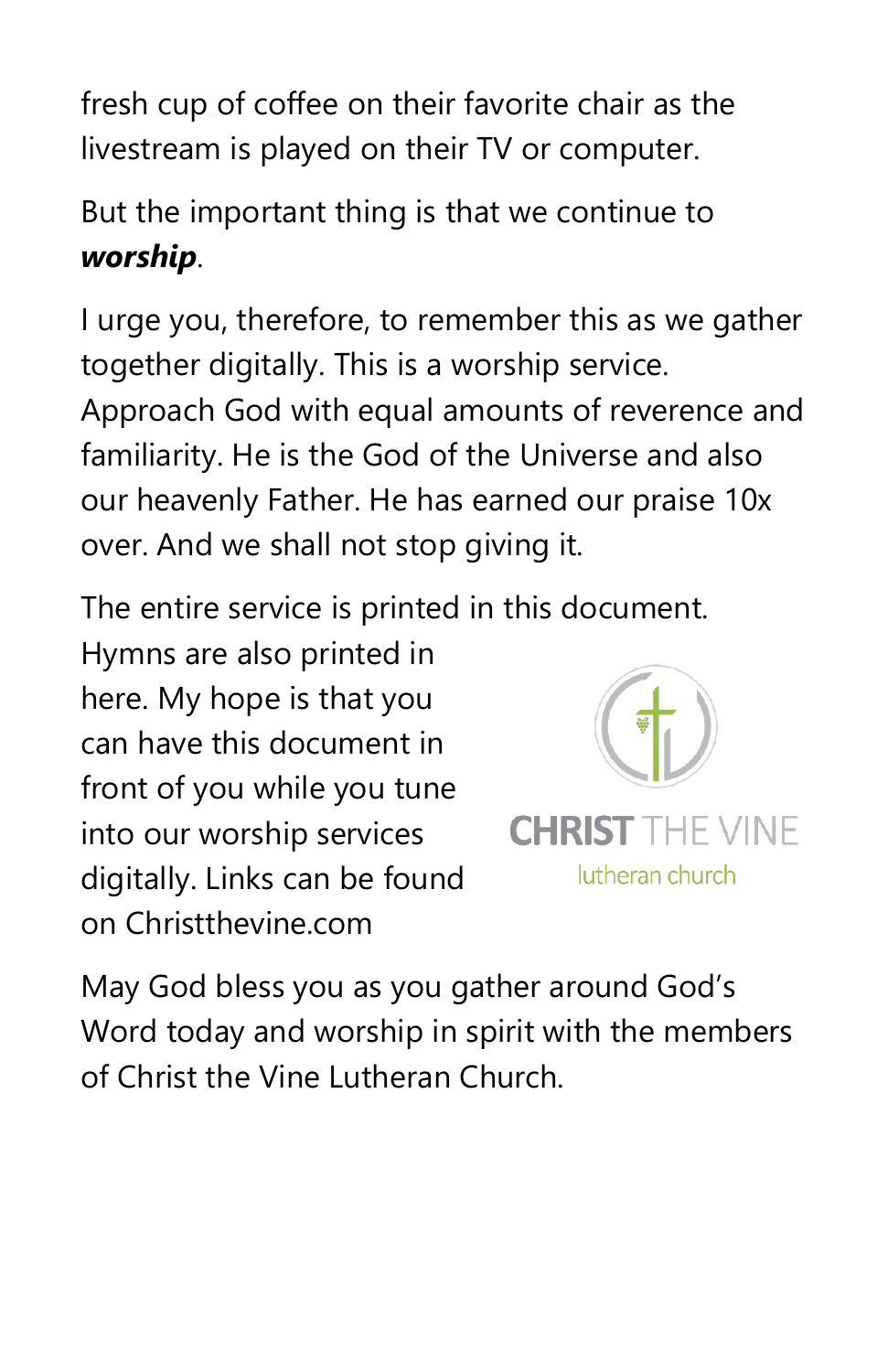#### A Special Order of Service **for Maundy Thursday Opening Hymn ..... CWS 715 | What Grace Is This?** $\mathbf{1}$ What grace is this!  $Mv$ Lord and  $\overline{2}$ What grace is  $this -$ That ve ry 3 What grace is this! Though Lord  $\overline{of}$  $\overline{4}$ What grace is this! Rude ă gon -5 What grace is this! Once wrapped in 6 What grace is this? How it can  $\overline{\mathcal{A}}$ King Has set his face  $\overline{f}$  $\text{snf}$  - fer God Would stoop to lift cross a of all. He vields to Pon  $$ tius Pil - ate's ies! With com - mon thieves he hangs and cloths  $gent - ly$ laid in And man - ger be? He  $hu - mil - i$ wears this raw My God ing.  $\rm e$ ter nal dies to And walk road wood  $\mathbf{a}$ of rock and lets the  $Ro$ ham law And  $\sim$ man mers bleeds. The  $sin - less$ Son bears each mis-He's ta - ken. trough, dead, from wretch ed **To** lift ty me to e ter  $\overline{\mathbf{n}}$  ø bring  $E$  $ter$ nal life to blood, A sin - ner's road, for draw A rush of blood for deed. He pays for all. for And wrapped a cross gain for Such grace-sweet gracety. for Last time me. me. me. me. me. me.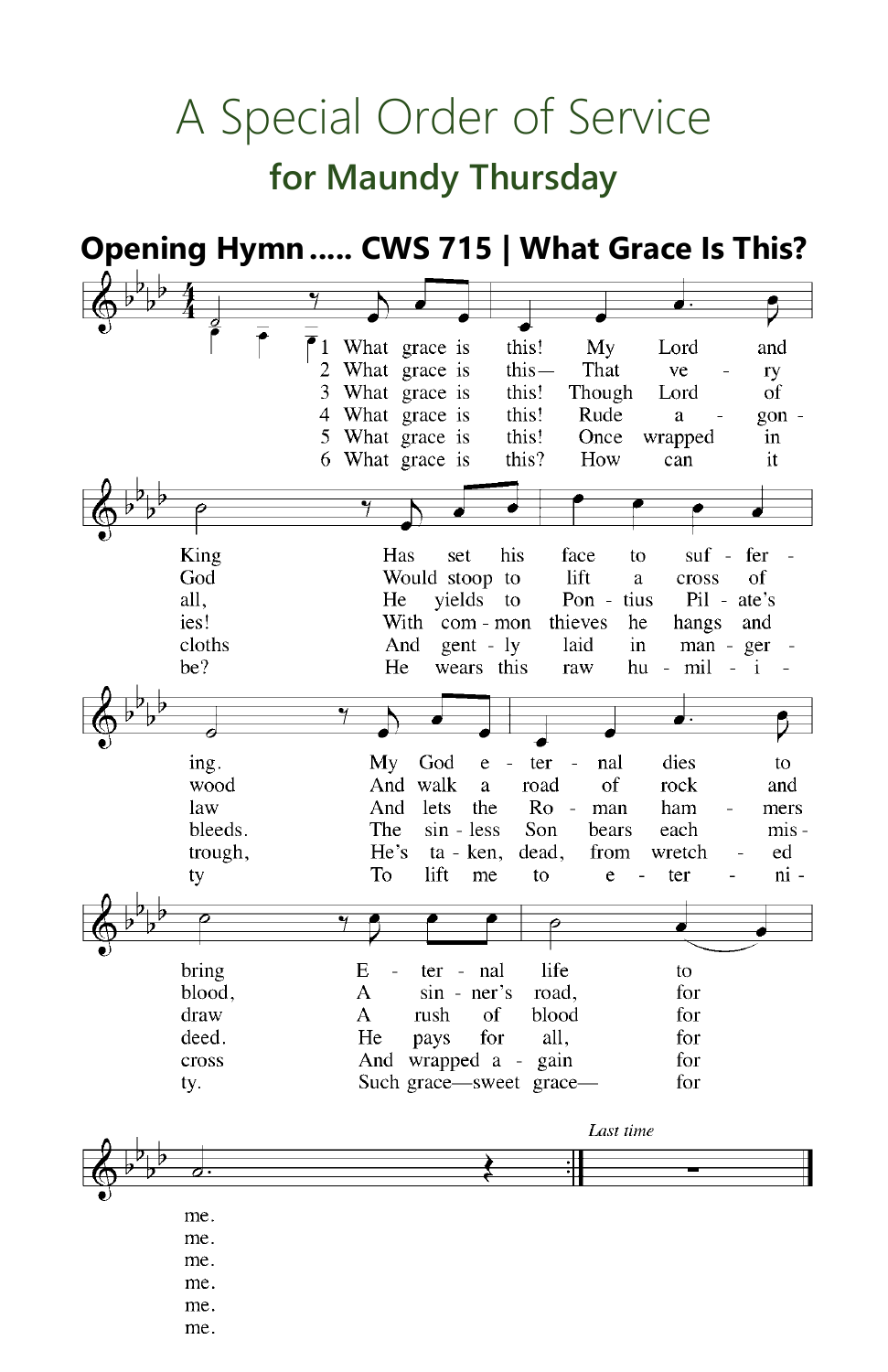#### **Invocation**

- L: In the name of the Father, and of the Son, and of the Holy Spirit.
- **C: Amen.**

## **Confession**

- L: Lord God, as we contemplate the events of Holy Week, we recognize and confess that our sins have separated us from you.
- **All: The Almighty God have mercy on us, forgive us our sins, and lead us to everlasting life.**
- **All: Have mercy on me, O God, according to your unfailing love; according to your great compassion, blot out my transgressions. Create in me a pure heart, O God, and renew a steadfast spirit within me. Restore to me the joy of your salvation and grant me a willing spirit to sustain me.**
- L: God be merciful to you and strengthen your faith.
- **All: And let his face shine upon us, as we trust in His forgiveness.**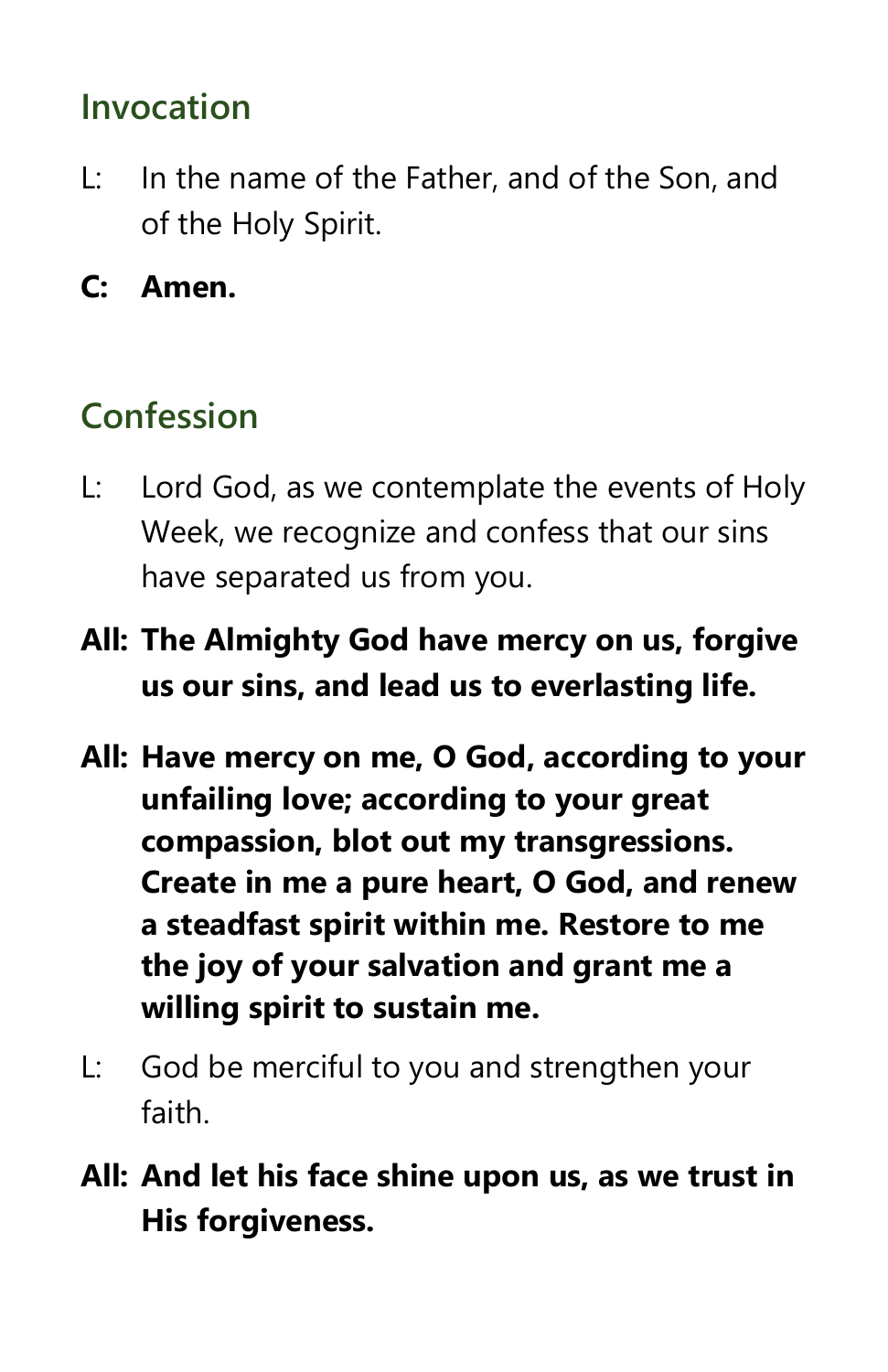L: As you believe, so let it be. By the command of our Lord Jesus Christ, and by His authority, I forgive you all your sins in the name of the Father, and of the Son, and of the Holy Spirit.

**C: Amen.**

### **Prayer of the Day**

#### L: Let us pray:

Lord God, you have brought us safely to this hour of evening prayer. We thank you for providing all that we need for body and life. Bless us who have gathered in your name. Forgive our sins. Speak to our hearts. Dispel our sorrows with the comfort of your Word, and receive our hymns of thanks and praise, through Jesus Christ, our living Savior, who reigns with you and the Holy Spirit, one God, now and forever.

#### **All: Amen.**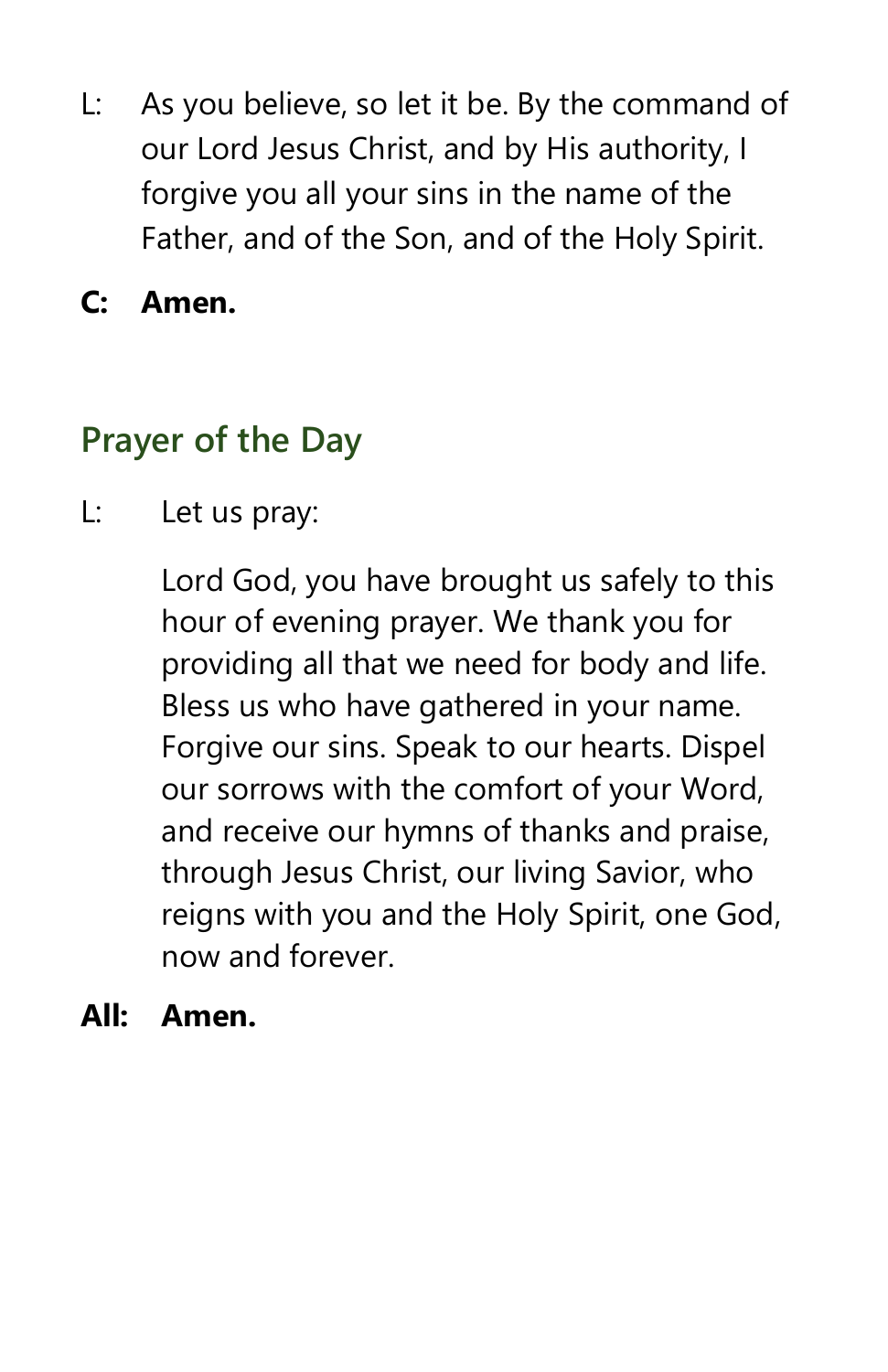#### **1st Lesson – Exodus 12:1-14**

The LORD said to Moses and Aaron in the land of Egypt, **<sup>2</sup>** "This month shall be for you the beginning of months. It shall be the first month of the year for you. **3** Tell all the congregation of Israel that on the tenth day of this month every man shall take a lamb according to their fathers' houses, a lamb for a household. **<sup>4</sup>** And if the household is too small for a lamb, then he and his nearest neighbor shall take according to the number of persons; according to what each can eat you shall make your count for the lamb. **<sup>5</sup>** Your lamb shall be without blemish, a male a year old. You may take it from the sheep or from the goats, **<sup>6</sup>** and you shall keep it until the fourteenth day of this month, when the whole assembly of the congregation of Israel shall kill their lambs at twilight.

<sup>7</sup> "Then they shall take some of the blood and put it on the two doorposts and the lintel of the houses in which they eat it. **<sup>8</sup>** They shall eat the flesh that night, roasted on the fire; with unleavened bread and bitter herbs they shall eat it. **<sup>9</sup>** Do not eat any of it raw or boiled in water, but roasted, its head with its legs and its inner parts. **<sup>10</sup>** And you shall let none of it remain until the morning; anything that remains until the morning you shall burn. **<sup>11</sup>** In this manner you shall eat it: with your belt fastened, your sandals on your feet, and your staff in your hand. And you shall eat it in haste. It is the LORD's Passover. **<sup>12</sup>** For I will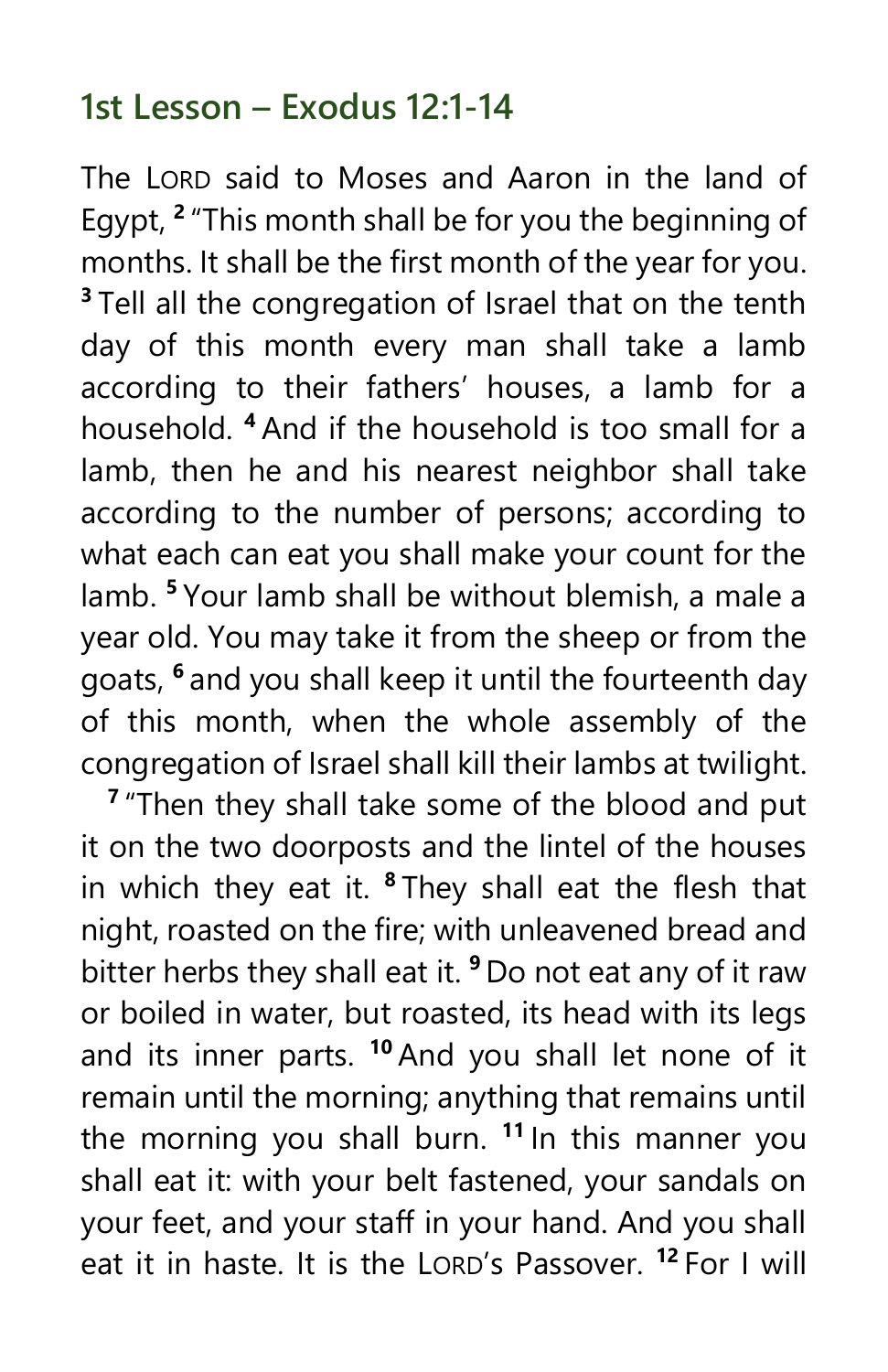pass through the land of Egypt that night, and I will strike all the firstborn in the land of Egypt, both man and beast; and on all the gods of Egypt I will execute judgments: I am the LORD. **<sup>13</sup>** The blood shall be a sign for you, on the houses where you are. And when I see the blood, I will pass over you, and no plague will befall you to destroy you, when I strike the land of Egypt.

**<sup>14</sup>** "This day shall be for you a memorial day, and you shall keep it as a feast to the LORD; throughout your generations, as a statute forever, you shall keep it as a feast.

#### **Psalm 116 (Read Responsively)**

#### **All: I will walk in the presence of the Lord, in the land of the living.**

L: I love the LORD, for he heard my voice; he heard my cry for mercy. Because he turned his ear to me, I will call on him as long as I live.

#### **All: The LORD is gracious and righteous; when I was in great need, he saved me.**

L: For you, O LORD, have delivered my soul from death, my eyes from tears, my feet from stumbling. How can I repay the LORD for all his goodness to me?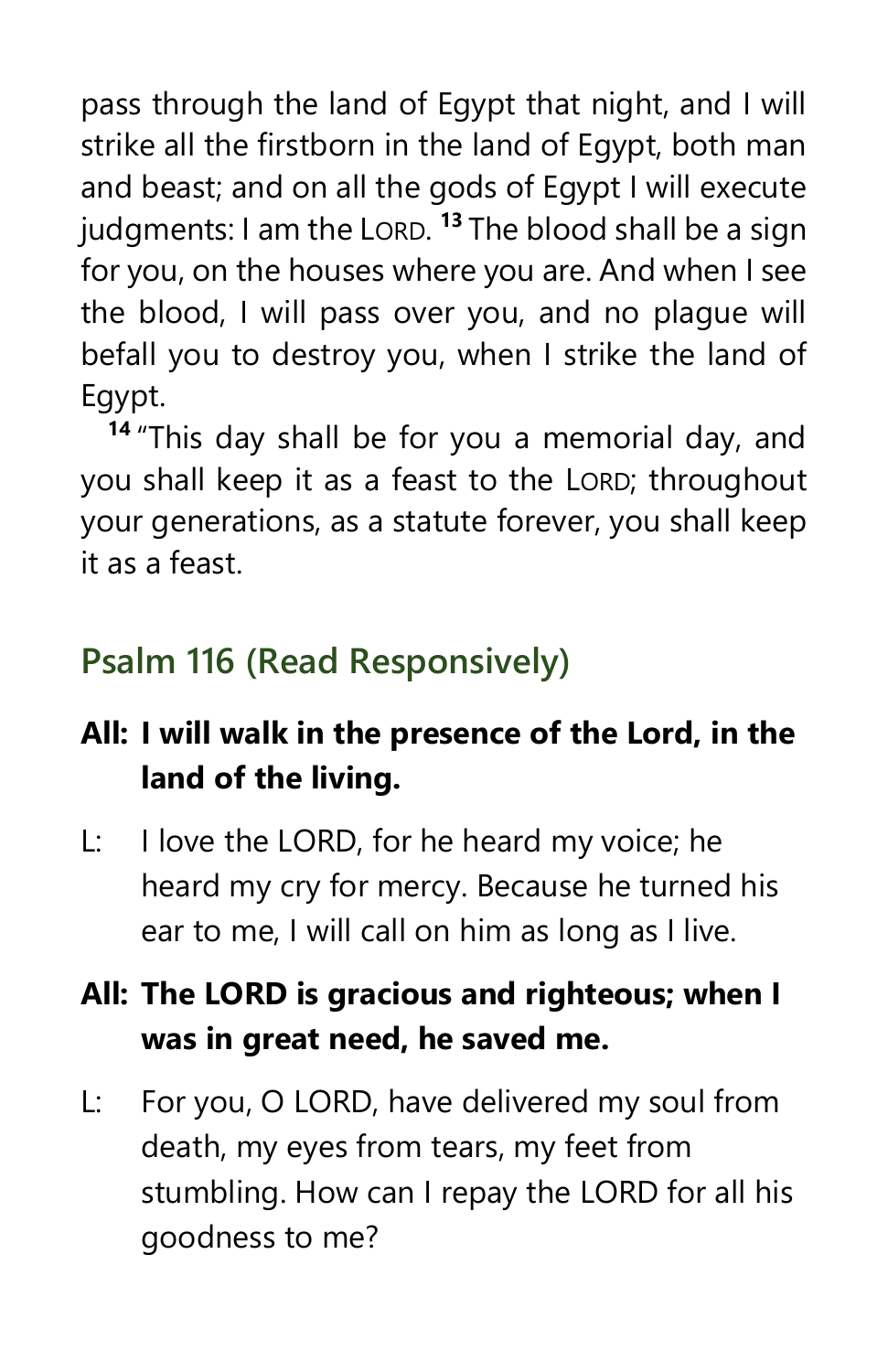- **All: I will lift up the cup of salvation and call on the name of the LORD.**
- **All: Glory be to the Father and to the Son and to the Holy Spirit, as it was in the beginning, is now, and will be forever. Amen.**

#### **Gospel – John 13:1-15, 34**

It was just before the Passover Festival. Jesus knew that the hour had come for him to leave this world and go to the Father. Having loved his own who were in the world, he loved them to the end.

 $2$  The evening meal was in progress, and the devil had already prompted Judas, the son of Simon Iscariot, to betray Jesus.  $3$  Jesus knew that the Father had put all things under his power, and that he had come from God and was returning to God; <sup>4</sup> so he got up from the meal, took off his outer clothing, and wrapped a towel around his waist.<sup>5</sup> After that, he poured water into a basin and began to wash his disciples' feet, drying them with the towel that was wrapped around him.

 $6$  He came to Simon Peter, who said to him, "Lord, are you going to wash my feet?"

<sup>7</sup> Jesus replied, "You do not realize now what I am doing, but later you will understand."

<sup>8</sup> "No," said Peter, "you shall never wash my feet."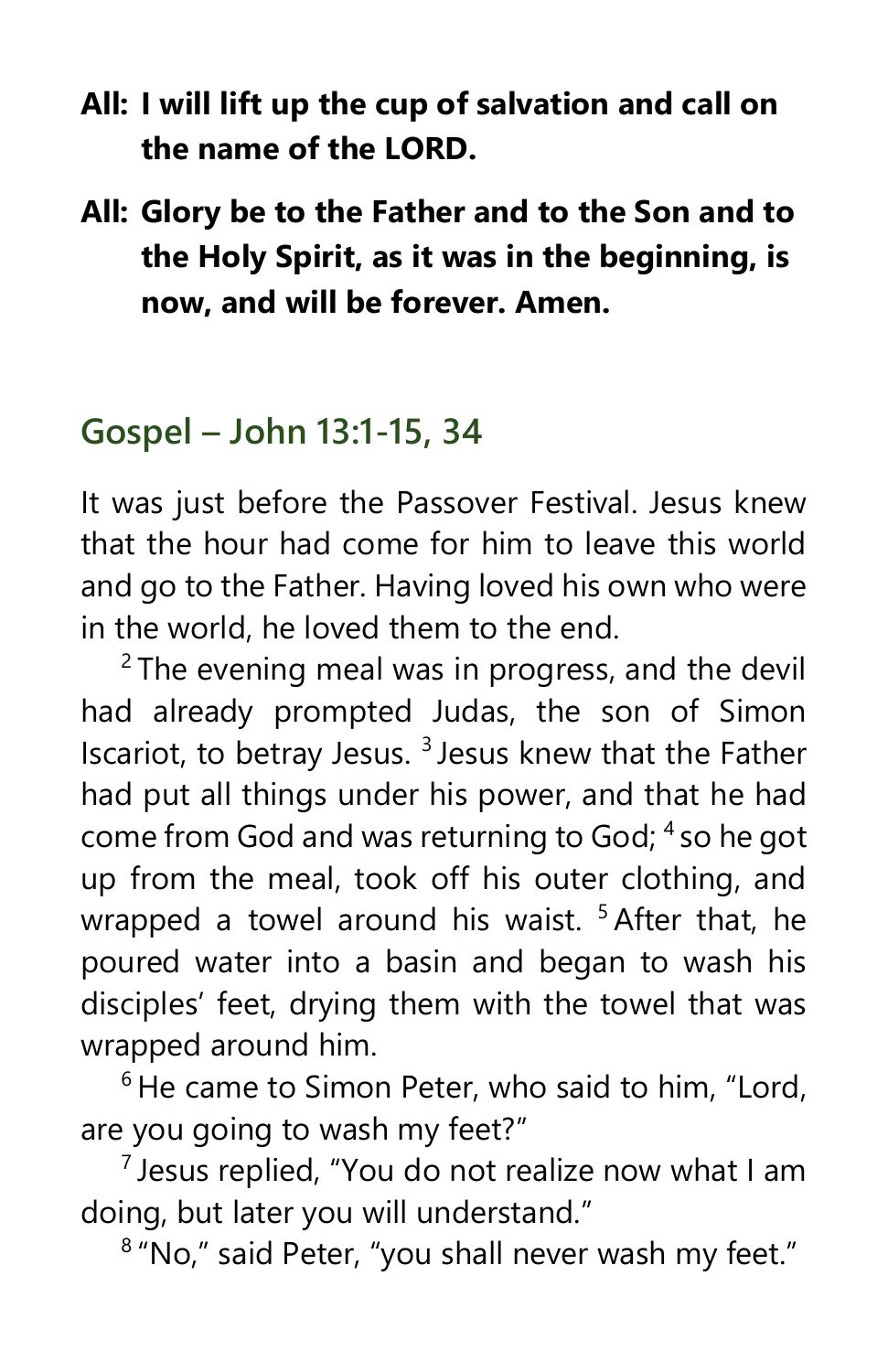Jesus answered, "Unless I wash you, you have no part with me."

<sup>9</sup> "Then, Lord," Simon Peter replied, "not just my feet but my hands and my head as well!"

<sup>10</sup> Jesus answered, "Those who have had a bath need only to wash their feet; their whole body is clean. And you are clean, though not every one of you."  $11$  For he knew who was going to betray him, and that was why he said not every one was clean.

 $12$  When he had finished washing their feet, he put on his clothes and returned to his place. "Do you understand what I have done for you?" he asked them. <sup>13</sup> "You call me 'Teacher' and 'Lord,' and rightly so, for that is what I am.  $14$  Now that I, your Lord and Teacher, have washed your feet, you also should wash one another's feet. <sup>15</sup> I have set you an example that you should do as I have done for you.

 $34A$  new command I give you: Love one another. As I have loved you, so you must love one another.

**All: All we, like sheep, have gone astray, each of us has turned to his own way, but the Lord has laid on him, the iniquity of us all.**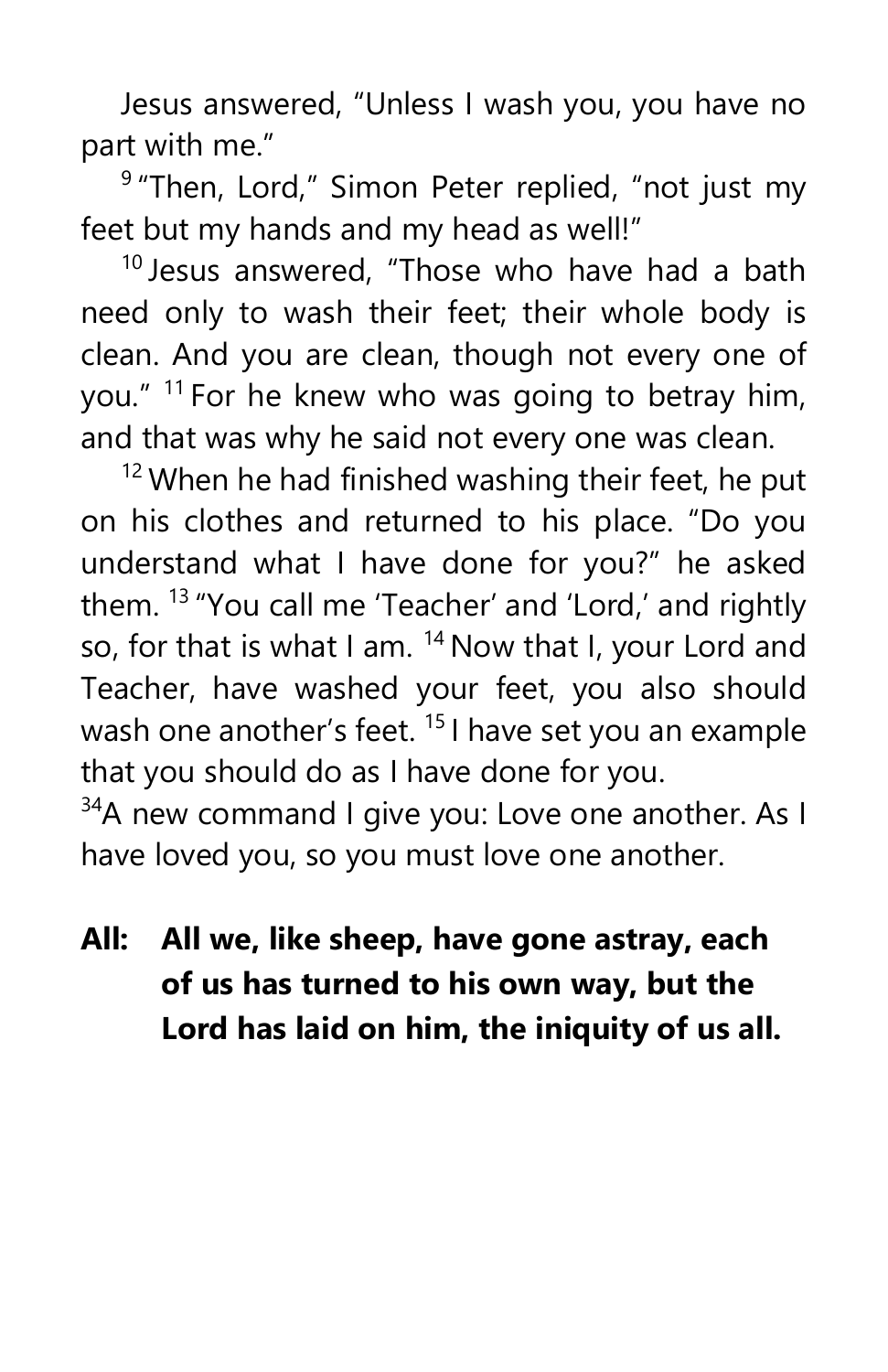**Sermon..............................................Luke 22:47, 48**

#### The Battle is Personal

*"While he was still speaking a crowd came up, and the man who was called Judas, one of the Twelve, was leading them. He approached Jesus to kiss him, but Jesus asked him, "Judas, are you betraying the Son of Man with a kiss?"*

#### **Offering**

*We have much to be thankful for even right now. Our God has given us so much and he still plans to give us more. Use this time as a reminder to be thankful for all that you have. Say a prayer of thanks, right now.* 

*If you have an offering to give, please see the note under the announcements section for directions.* 

#### **PRAYER CONFESSING OUR FAITH**

L: You are holy, O God of majesty, And blessed is Jesus Christ, Your Son. As one of us, He knew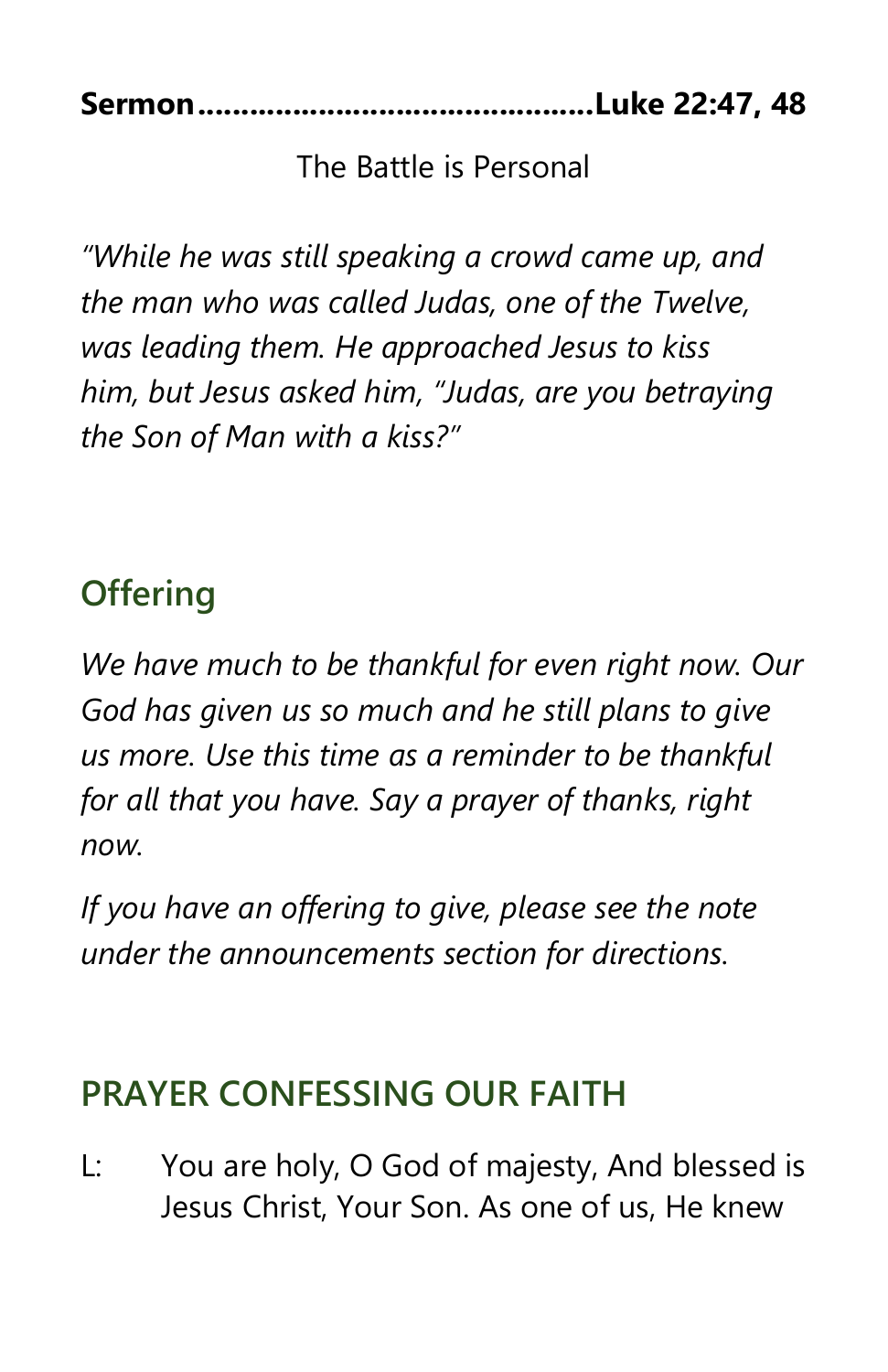our joys and sorrows; He shared our struggled with temptation, yet overcame.

He was like us in every way yet had no sin. In Him, we see what you created us to be. Though blameless, he suffered willingly for our sin. Though innocent He accepted death for the guilty. On the cross He offered Himself, a perfect sacrifice for the sins of the world. By His suffering and death, He frees us from sin and death. Risen from the grave He leads us to the joy of a new life.

- **All: Increase our faith, O Lord, and give us courage to confess it. Increase our faith as you open our hearts to receive the promises of your Word.**
- L: Lord God, we come before you with heavy hearts tonight as we are not able to meet together and enjoy the fellowship of believers, nor fellowship with your Son. May this time spent apart from the Lord's Supper, increase our desire and appreciation for this Sacrament. As we wait for the day to eat and drink this meal once again, keep us firm in our faith. Turn us to the promises you make in your Holy Word. Lead us rejoice in knowing that our sins have been buried with Christ and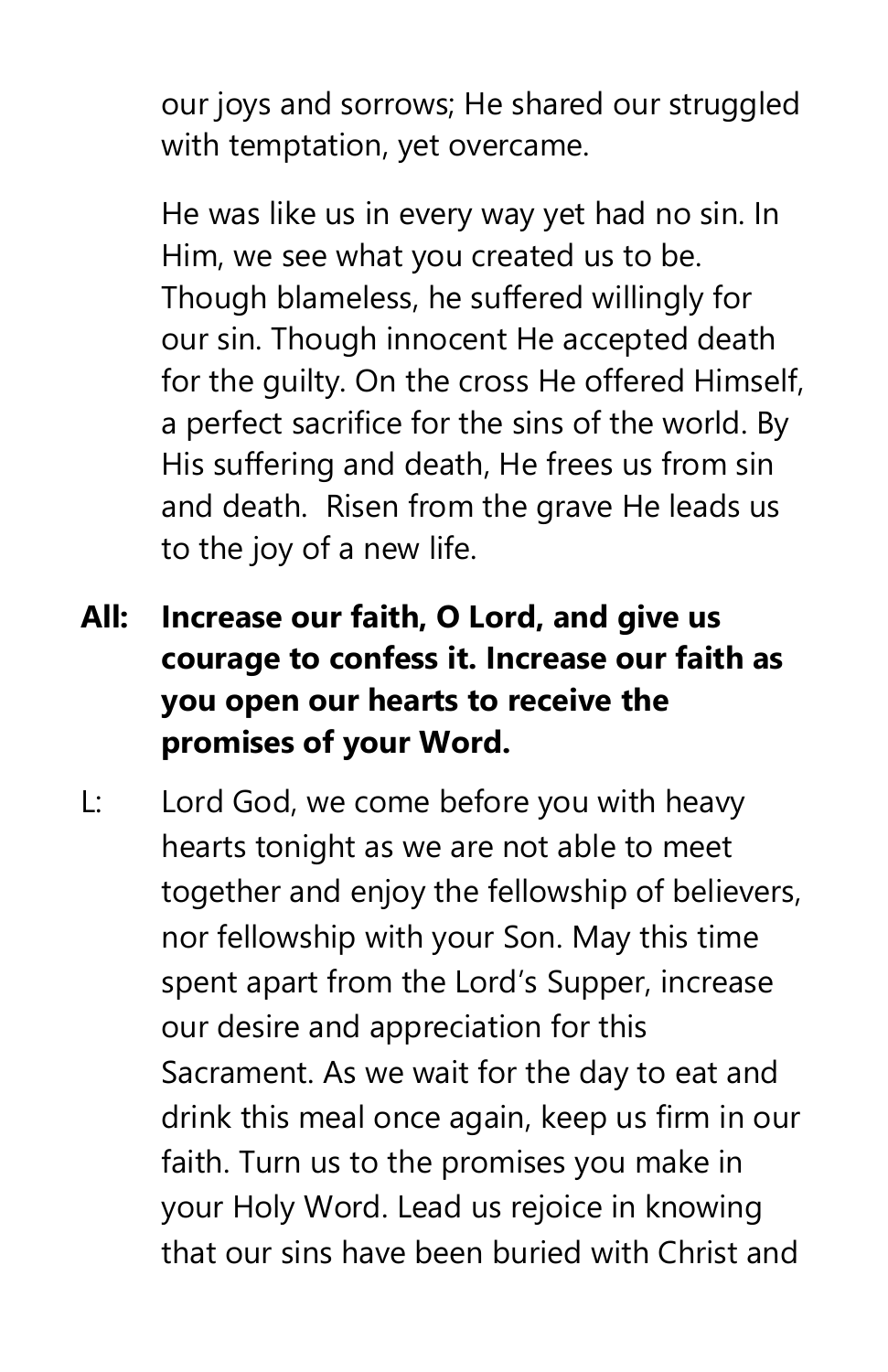they no longer weigh us down. For all that has been left unsaid, we now join in praying to you using the words that our Lord Jesus taught us:

#### **Lord's Prayer**

**Our Father, who art in heaven, hallowed be thy name, thy kingdom come, thy will be done on earth as it is in heaven. Give us this day our daily bread and forgive us our trespasses as we forgive those who trespass against us; and lead us not into temptation, but deliver us from evil. For thine is the kingdom and the power and the glory forever and ever. Amen.**

#### **Blessing**

- L: The Lord bless you and keep you. The Lord make his face shine on you and be gracious to you. The Lord look on you with favor and give you peace.
- **C: Amen**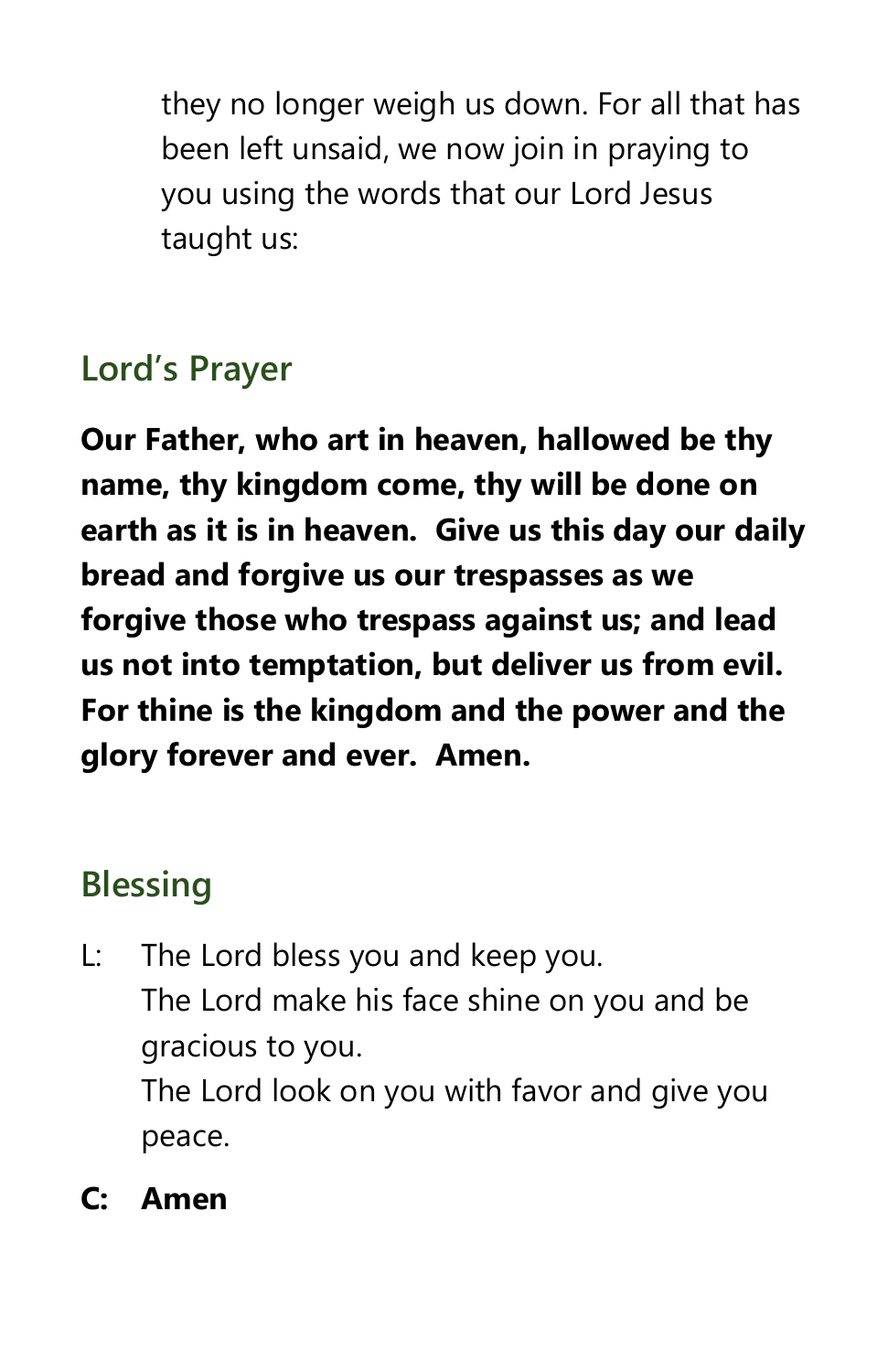#### **Closing Hymn .........................CW 360 | The Lord's My Shepherd I'll Not Want** The Lord's herd:  $1'11$ He 1 my shep not want. 2  $Mv$ soul he doth re store  $a$ gain And 3 Yea. though  $\bf{I}$ walk in death's dark vale. Yet  $4$  My ble thou hast fur nish - ed In ta 5 Good - ness and mer all my life. **Shall** CV, makes me down to lie In he pas tures green;  $\overline{\phantom{a}}$ walk make me  $10<sub>1</sub>$ doth With - in the paths οf will fear ill: For thou with  $\bf{I}$  $no$ art me. pres - ence of my foes:  $Mv$ head thou dost with sure  $-1y$ fol  $\overline{\phantom{a}}$ low me, And in God's house for  $$ lead eth me The  $\sim$ qui et wa ters by.  $right$ eous - ness. E'en for his sake. name's own and thy rod And staff me com fort still. oil a - noint. And my cup  $\mathbf{o}$  $ver$ flows. er - more dwell ev My. ing  $\overline{a}$ place shall be.

#### **Announcements:**

- The Good Friday service will premiere tomorrow night at 6:55pm for preservice and meditation. The service will begin at 7pm. It will be a service of the 7 words of Jesus, where we focus on the last words that Jesus spoke.
- Our Easter service will premiere at 9:55am for preservice and meditation. The service will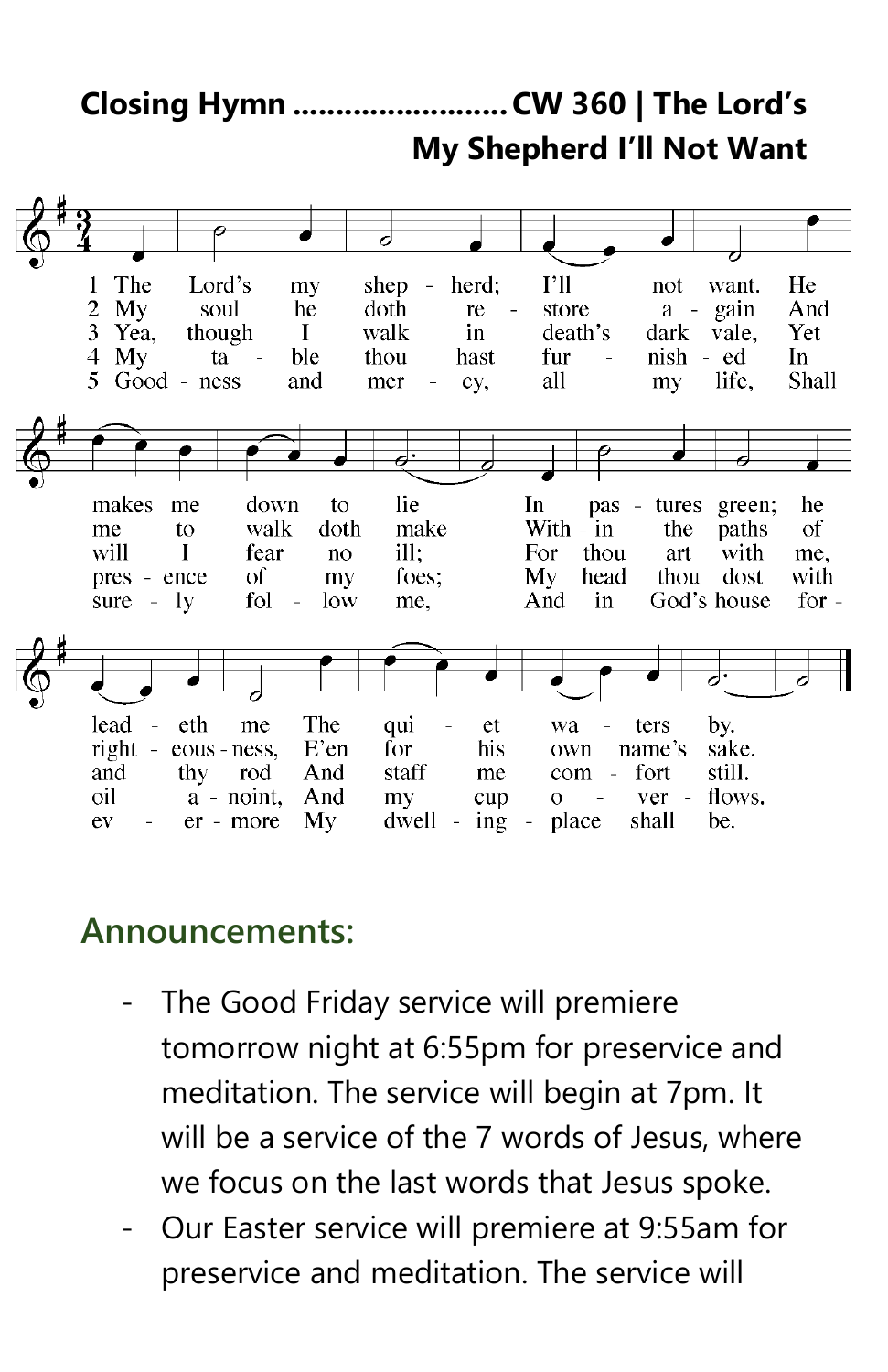begin at 10am on Sunday morning on both Facebook and YouTube.

- The Easter Sunrise service has been cancelled for this year.
- Consider downloading our Christ the Vine App during these times spent at home. It's an easy place to catch pastor's sermon, connect to the livestream, offer prayers for each other, and stay up to date on CTV ministries.
- Small Group Bible Studies have begun! If you have not heard from your group leader or don't know who to contact for your small group, please contact Pastor Bartelt. These small groups are a great way to remain connected with each other for encouragement and to encourage others. Bible Study resources can now be found at Christthevine.com
- Offerings: I encourage you to consider the following options for the next several weeks:
	- A. Give through our Church App
	- B. Give through our website. [\(Here\)](https://www.christthevine.com/give)
	- C. Set up a direct payment with your bank.
	- D. Mail a check to 29581 N. General Kearny Rd., Temecula, CA, 92591 (someone will